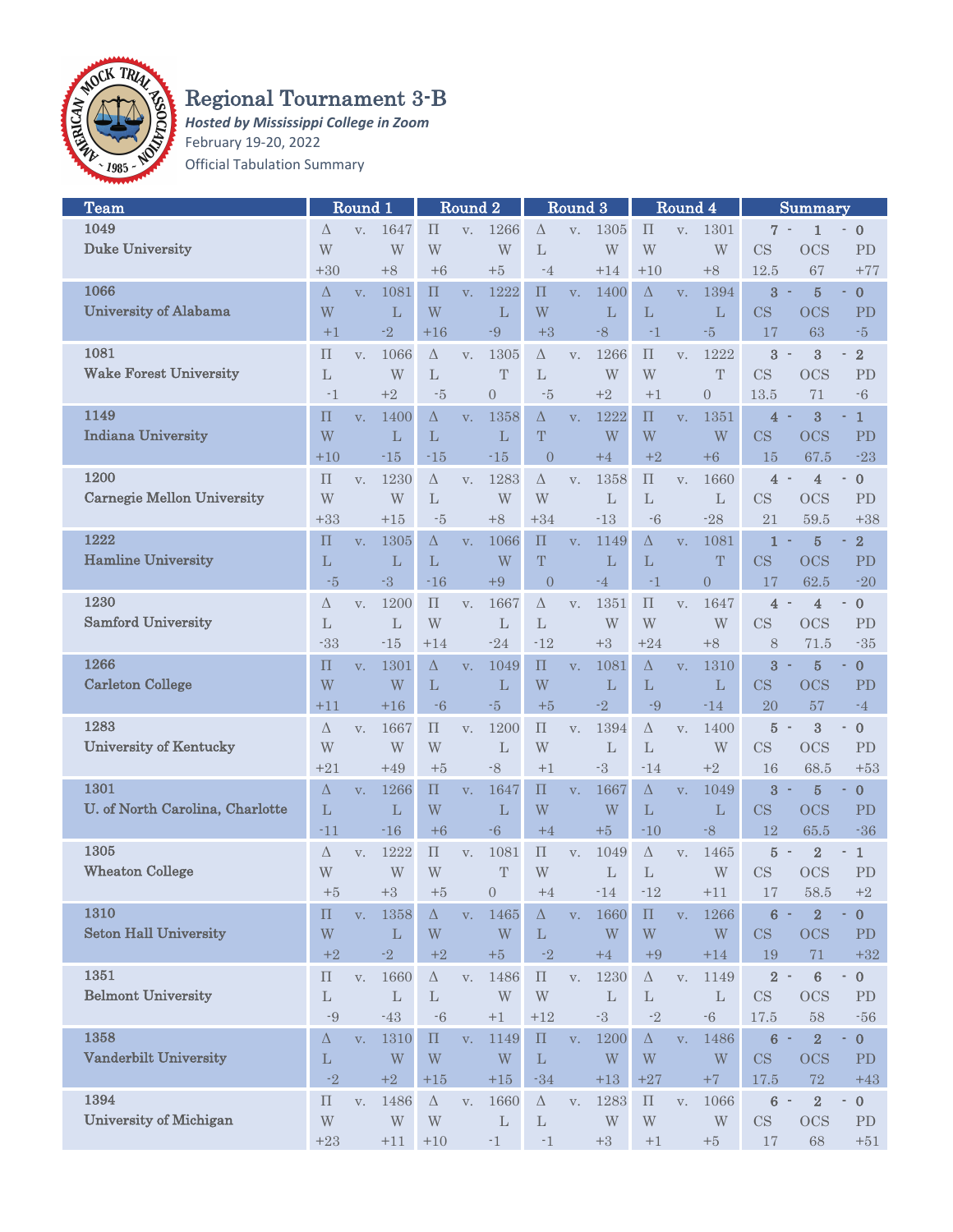# Regional Tournament 3-B Tab Summary

| <b>Team</b>                             |                                    | Round 1        |                              |                         | Round 2        |                    |                                | Round 3 |                    |                         | Round 4        |                    |                              | <b>Summary</b>                       |                                     |
|-----------------------------------------|------------------------------------|----------------|------------------------------|-------------------------|----------------|--------------------|--------------------------------|---------|--------------------|-------------------------|----------------|--------------------|------------------------------|--------------------------------------|-------------------------------------|
| 1400<br>Pennsylvania State University   | $\Lambda$<br>$\mathbf{L}$<br>$-10$ | $V_{\cdot}$    | 1149<br>W<br>$+15$           | $\Pi$<br>W<br>$+10$     | V.             | 1521<br>W<br>$+4$  | Δ<br>L<br>-3                   | V.      | 1066<br>W<br>$+8$  | $\Pi$<br>W<br>$+14$     | V.             | 1283<br>L<br>$-2$  | $\overline{5}$<br>CS<br>15.5 | 3<br><b>OCS</b><br>61                | $\mathbf{0}$<br><b>PD</b><br>$+36$  |
| 1465<br>University of Portland          | $\Delta$<br>$\mathbf{L}$<br>$-3$   | V <sub>1</sub> | 1521<br>W<br>$+19$           | $\Pi$<br>L<br>$-2$      | V <sub>1</sub> | 1310<br>L<br>$-5$  | $\Lambda$<br>W<br>$+24$        | V.      | 1647<br>W<br>$+13$ | $\Pi$<br>W<br>$+12$     | V <sub>1</sub> | 1305<br>L<br>$-11$ | 4<br>CS<br>15.5              | $\overline{4}$<br><b>OCS</b><br>67   | $\mathbf{0}$<br>PD<br>$+47$         |
| 1486<br><b>Pepperdine University</b>    | $\Delta$<br>$\mathbf{L}$<br>$-23$  | $V_{\perp}$    | 1394<br>L<br>$-11$           | $\Pi$<br>W<br>$+6$      | $V_{\cdot}$    | 1351<br>L<br>$-1$  | $\Delta$<br>W<br>$+5$          | V.      | 1521<br>W<br>$+12$ | $\Pi$<br>L<br>$-27$     | V.             | 1358<br>L<br>$-7$  | 3<br>CS<br>17                | $\overline{5}$<br><b>OCS</b><br>65   | $\mathbf{0}$<br>PD<br>$-46$         |
| 1521<br>Washington and Jeff. College    | $\Pi$<br>W<br>$+3$                 | $V_{\cdot}$    | 1465<br>L<br>$-19$           | $\Lambda$<br>L<br>$-10$ | $V_{\cdot}$    | 1400<br>L<br>$-4$  | $\Pi$<br>L<br>$-5$             | V.      | 1486<br>L<br>$-12$ | $\Lambda$<br>W<br>$+6$  | V.             | 1667<br>W<br>$+15$ | 3<br>CS<br>13                | $\overline{5}$<br><b>OCS</b><br>63   | $\mathbf{0}$<br>PD<br>$-26$         |
| 1647<br>Mississippi College             | $\Pi$<br>$\mathbf{L}$<br>$-30$     | V.             | 1049<br>$\mathbf{L}$<br>$-8$ | $\Lambda$<br>L<br>$-6$  | $V_{\cdot}$    | 1301<br>W<br>$+6$  | $\Pi$<br>$\mathbf{L}$<br>$-24$ | V.      | 1465<br>L<br>$-13$ | $\Lambda$<br>L<br>$-24$ | V.             | 1230<br>L<br>$-8$  | 1<br>CS<br>18                | 7<br><b>OCS</b><br>48                | $\mathbf{0}$<br><b>PD</b><br>$-107$ |
| 1660<br>University of Iowa              | $\Delta$<br>W<br>$+9$              | $V_{\cdot}$    | 1351<br>W<br>$+43$           | $\Pi$<br>L<br>$-10$     | V.             | 1394<br>W<br>$+1$  | $\Pi$<br>W<br>$+2$             | V.      | 1310<br>L<br>-4    | $\Delta$<br>W<br>$+6$   | V.             | 1200<br>W<br>$+28$ | 6<br>CS<br>18                | $\overline{2}$<br><b>OCS</b><br>74.5 | $\mathbf{0}$<br>PD<br>$+75$         |
| 1667<br>North Carolina State University | $\Pi$<br>$\mathbf{L}$<br>$-21$     | V.             | 1283<br>L<br>$-49$           | $\Lambda$<br>L<br>$-14$ | $V_{\cdot}$    | 1230<br>W<br>$+24$ | $\Lambda$<br>L<br>$-4$         | V.      | 1301<br>L<br>$-5$  | $\Pi$<br>L<br>$-6$      | $V_{\cdot}$    | 1521<br>L<br>$-15$ | 1<br>CS<br>15                | $\overline{7}$<br><b>OCS</b><br>49   | $\mathbf{0}$<br>PD<br>$-90$         |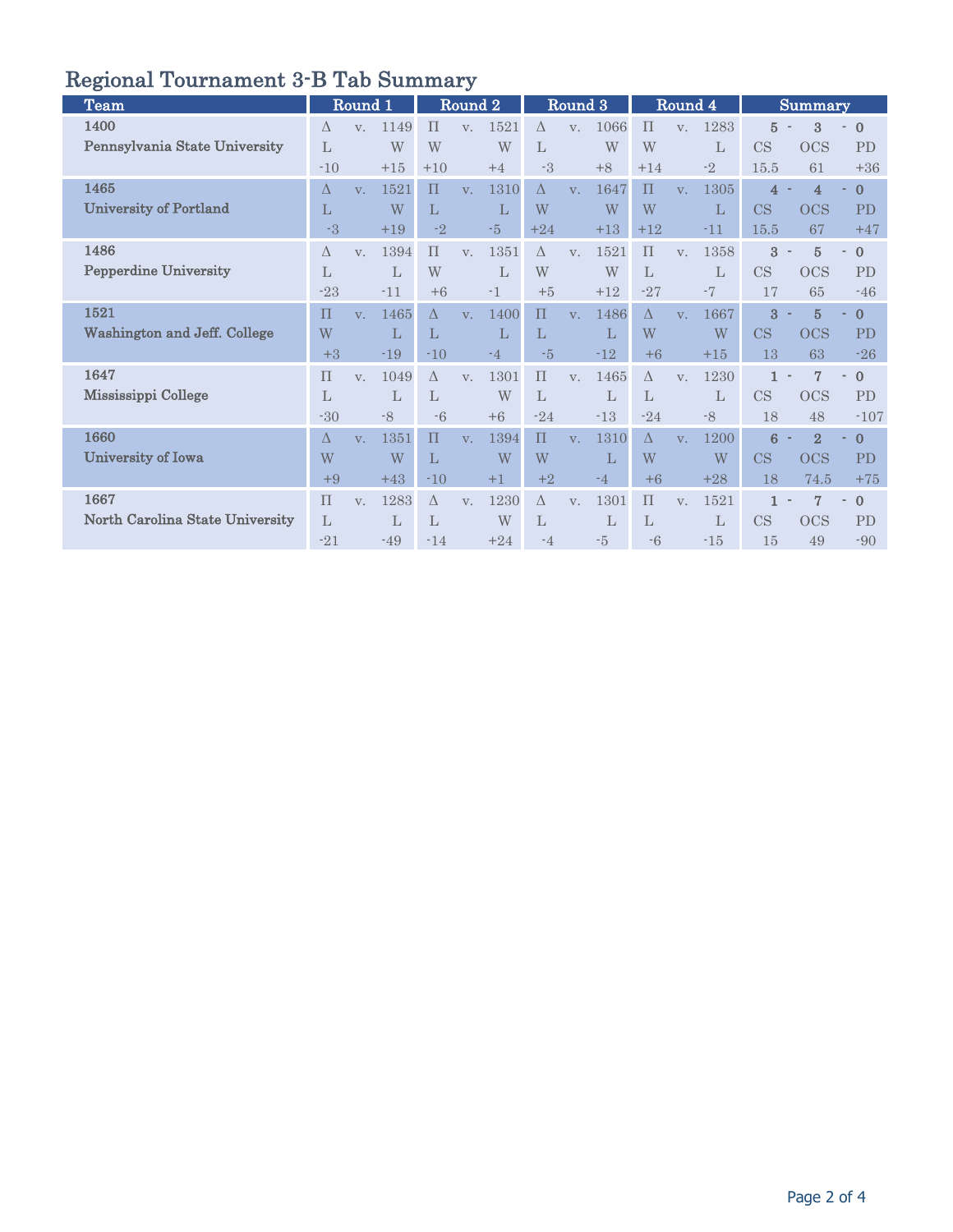### **Tabulation Room Notes**

7th place after round 3: 4 Wins **AMTA Representatives** Sam Jahangir Opening coin flip: Tails - Lower  $# =$  Better Rank Round 3 coin flip: Tails - Left Side is Defense

Dennis Kerwin

## Outstanding Trial Teams Earning bids to the Opening Round Championship Series Tournament

,

| <b>Team</b>              | <b>School</b>                 | <b>Record</b>                         |
|--------------------------|-------------------------------|---------------------------------------|
| 1049                     | <b>Duke University</b>        | 7 Wins (CS: 12.5, OCS: 67, PD: 77)    |
| 1310                     | <b>Seton Hall University</b>  | 6 Wins (CS: 19, OCS: 71, PD: 32)      |
| 1660                     | University of Iowa            | 6 Wins (CS: 18, OCS: 74.5, PD: 75)    |
| 1358                     | <b>Vanderbilt University</b>  | 6 Wins (CS: 17.5, OCS: 72, PD: 43)    |
| 1394                     | University of Michigan        | 6 Wins (CS: 17, OCS: 68, PD: 51)      |
| 1305                     | <b>Wheaton College</b>        | 5.5 Wins (CS: 17, OCS: 58.5, PD: 2)   |
| <b>Honorable Mention</b> |                               |                                       |
| 1283                     | University of Kentucky        | 5 Wins (CS: 16, OCS: 68.5, PD: 53)    |
| 1400                     | Pennsylvania State University | 5 Wins (CS: 15.5, OCS: 61, PD: 36)    |
| 1149                     | <b>Indiana University</b>     | 4.5 Wins (CS: 15, OCS: 67.5, PD: -23) |

### **Spirit of AMTA Award**

Awarded to the team that best exemplifies the ideals of honesty, civility and fair play

26 1266 Carleton College

## **Outstanding Witnesses**

| <b>Points</b>       | <b>Name</b>          | Team# | <b>School</b>                     |
|---------------------|----------------------|-------|-----------------------------------|
| $\Pi$ <sub>20</sub> | <b>Lucy Brock</b>    | 1394  | University of Michigan            |
| $\Pi$ 19            | <b>Colin Vollmer</b> | 1400  | Pennsylvania State University     |
| $\Pi$ 18            | Kendall Jarrard      | 1230  | <b>Samford University</b>         |
| $\Pi$ 18            | Evan Chan            | 1049  | <b>Duke University</b>            |
| $\Pi$ 18            | Kat Motley           | 1465  | University of Portland            |
| $\Pi$ 18            | Parker Felterman     | 1200  | <b>Carnegie Mellon University</b> |
| $\Delta$ 17         | <b>Sydney Sirota</b> | 1394  | University of Michigan            |
| $\Delta$ 17         | Ciana Vrtikapa       | 1310  | <b>Seton Hall University</b>      |
| $\Delta$ 17         | Hayden D'Elena       | 1400  | Pennsylvania State University     |
| $\Delta$ 17         | <b>Hudson Grove</b>  | 1305  | <b>Wheaton College</b>            |
|                     |                      |       |                                   |